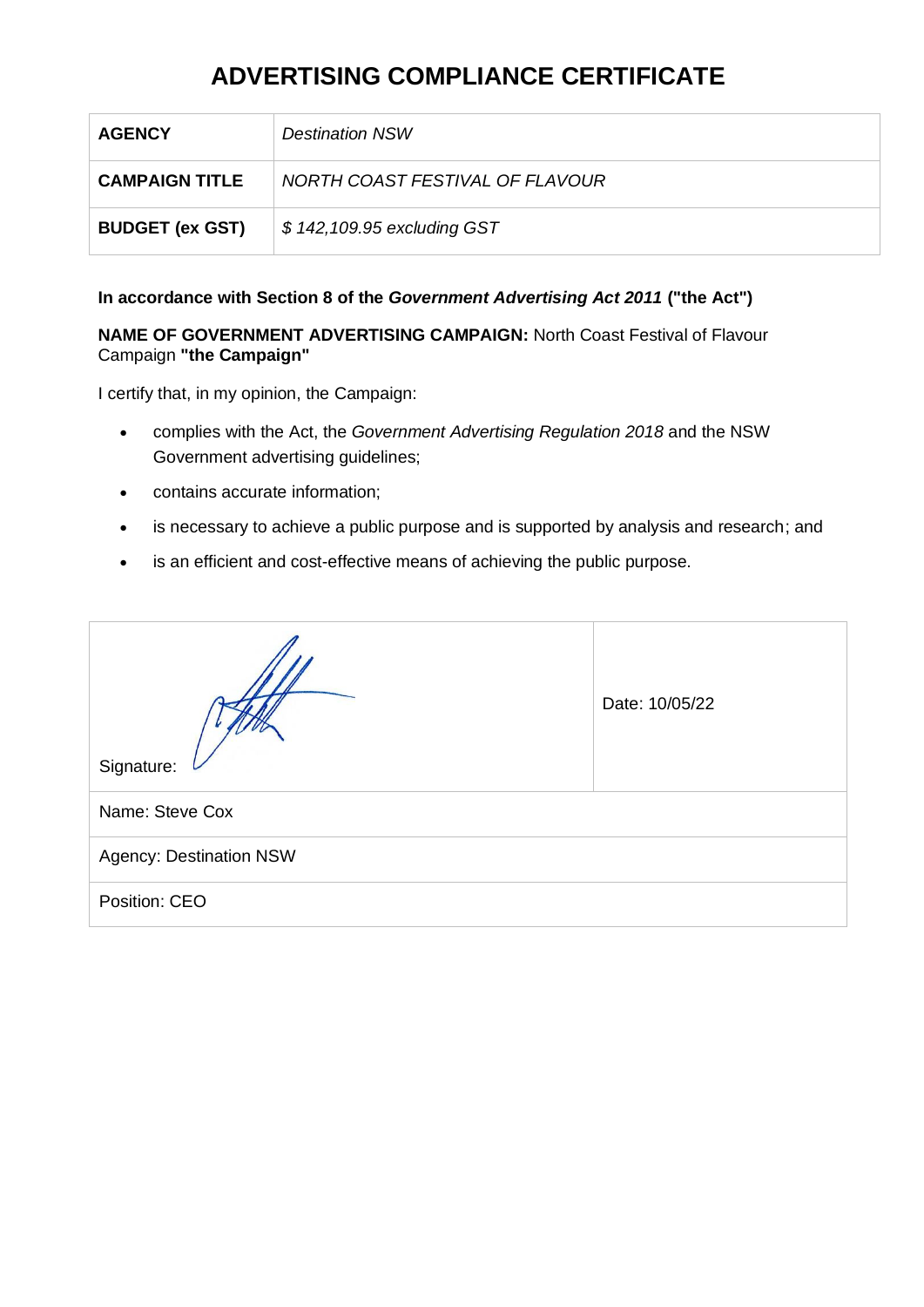| <b>AGENCY</b>          | <b>Destination NSW</b>             |
|------------------------|------------------------------------|
| <b>CAMPAIGN TITLE</b>  | <b>Autumn Racing Carnival 2022</b> |
| <b>BUDGET (ex GST)</b> | $$232,000 + GST$                   |

### **In accordance with Section 8 of the** *Government Advertising Act 2011* **("the Act")**

#### **NAME OF GOVERNMENT ADVERTISING CAMPAIGN:** Autumn Racing Carnival 2022 **"the Campaign"**

- complies with the Act, the *Government Advertising Regulation 2018* and the NSW Government advertising guidelines;
- contains accurate information;
- is necessary to achieve a public purpose and is supported by analysis and research; and
- is an efficient and cost-effective means of achieving the public purpose.

| Signature:                     | Date: 18/03/2022 |  |
|--------------------------------|------------------|--|
| Name: Steve Cox                |                  |  |
| <b>Agency: Destination NSW</b> |                  |  |
| Position: CEO                  |                  |  |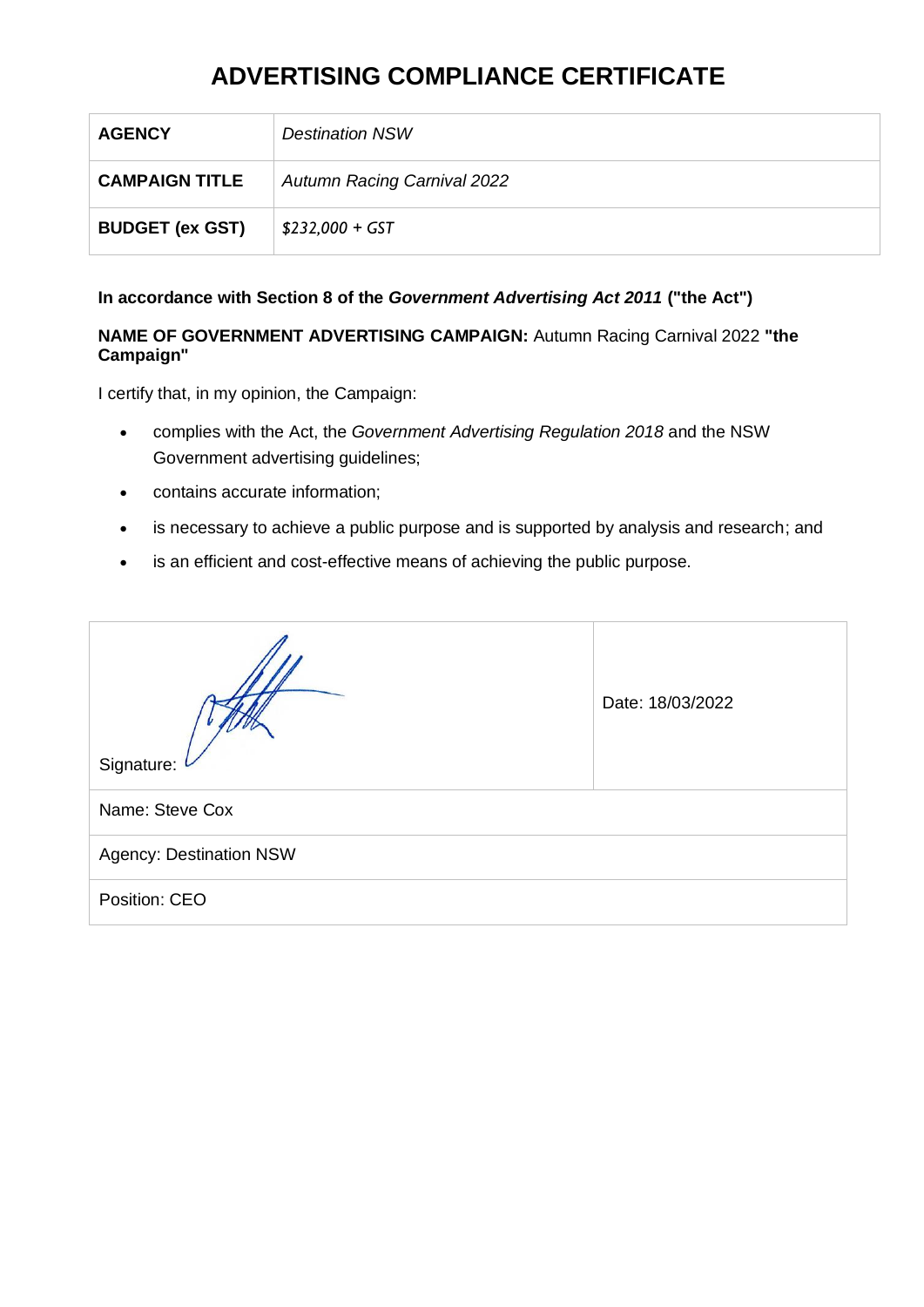| <b>AGENCY</b>          | <b>Destination NSW</b>         |
|------------------------|--------------------------------|
| <b>CAMPAIGN TITLE</b>  | <b>RENEW Recovery Campaign</b> |
| <b>BUDGET (ex GST)</b> | \$1,374,215                    |

#### **In accordance with Section 8 of the** *Government Advertising Act 2011* **("the Act")**

### **NAME OF GOVERNMENT ADVERTISING CAMPAIGN:** RENEW Recovery Campaign **"the Campaign"**

- complies with the Act, the *Government Advertising Regulation 2018* and the NSW Government advertising guidelines;
- contains accurate information;
- is necessary to achieve a public purpose and is supported by analysis and research; and
- is an efficient and cost-effective means of achieving the public purpose.

| Signature:                     | Date: 10 Nov 2021 |  |
|--------------------------------|-------------------|--|
| Name: Steve Cox                |                   |  |
| <b>Agency: Destination NSW</b> |                   |  |
| Position: CEO                  |                   |  |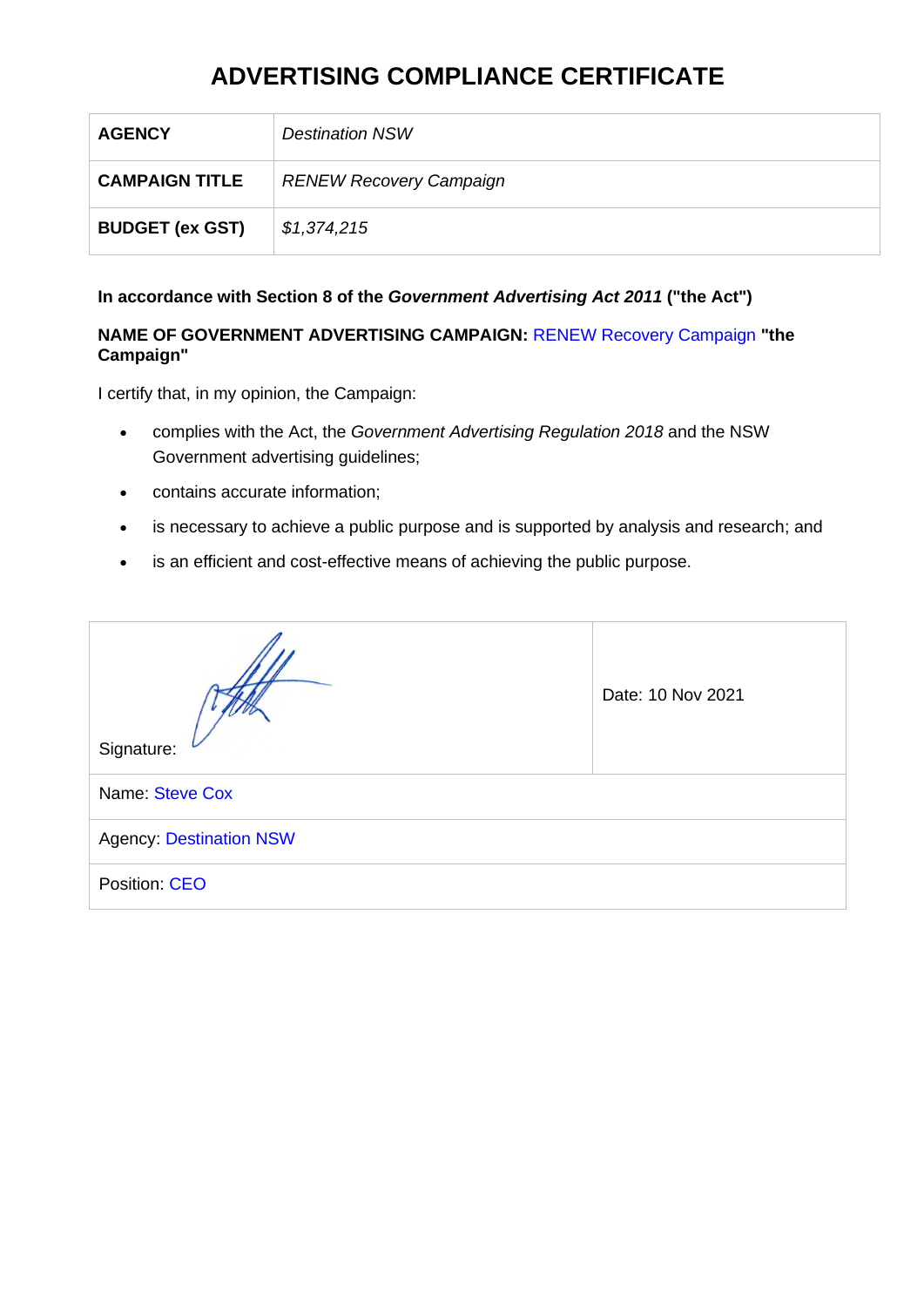| <b>AGENCY</b>          | <b>Destination NSW</b>                                |
|------------------------|-------------------------------------------------------|
| <b>CAMPAIGN TITLE</b>  | Always On Social - Regional NSW (Nov 2021 - Jun 2022) |
| <b>BUDGET (ex GST)</b> | \$420,045                                             |

#### **In accordance with Section 8 of the** *Government Advertising Act 2011* **("the Act")**

**NAME OF GOVERNMENT ADVERTISING CAMPAIGN:** Always On Social – Regional NSW (Nov 2021 – June 2022) **"the Campaign"**

- complies with the Act, the *Government Advertising Regulation 2018* and the NSW Government advertising guidelines;
- contains accurate information;
- is necessary to achieve a public purpose and is supported by analysis and research; and
- is an efficient and cost-effective means of achieving the public purpose.

| Signature:                     | Date: 10 Nov 2021 |  |
|--------------------------------|-------------------|--|
| Name: Steve Cox                |                   |  |
| <b>Agency: Destination NSW</b> |                   |  |
| Position: CEO                  |                   |  |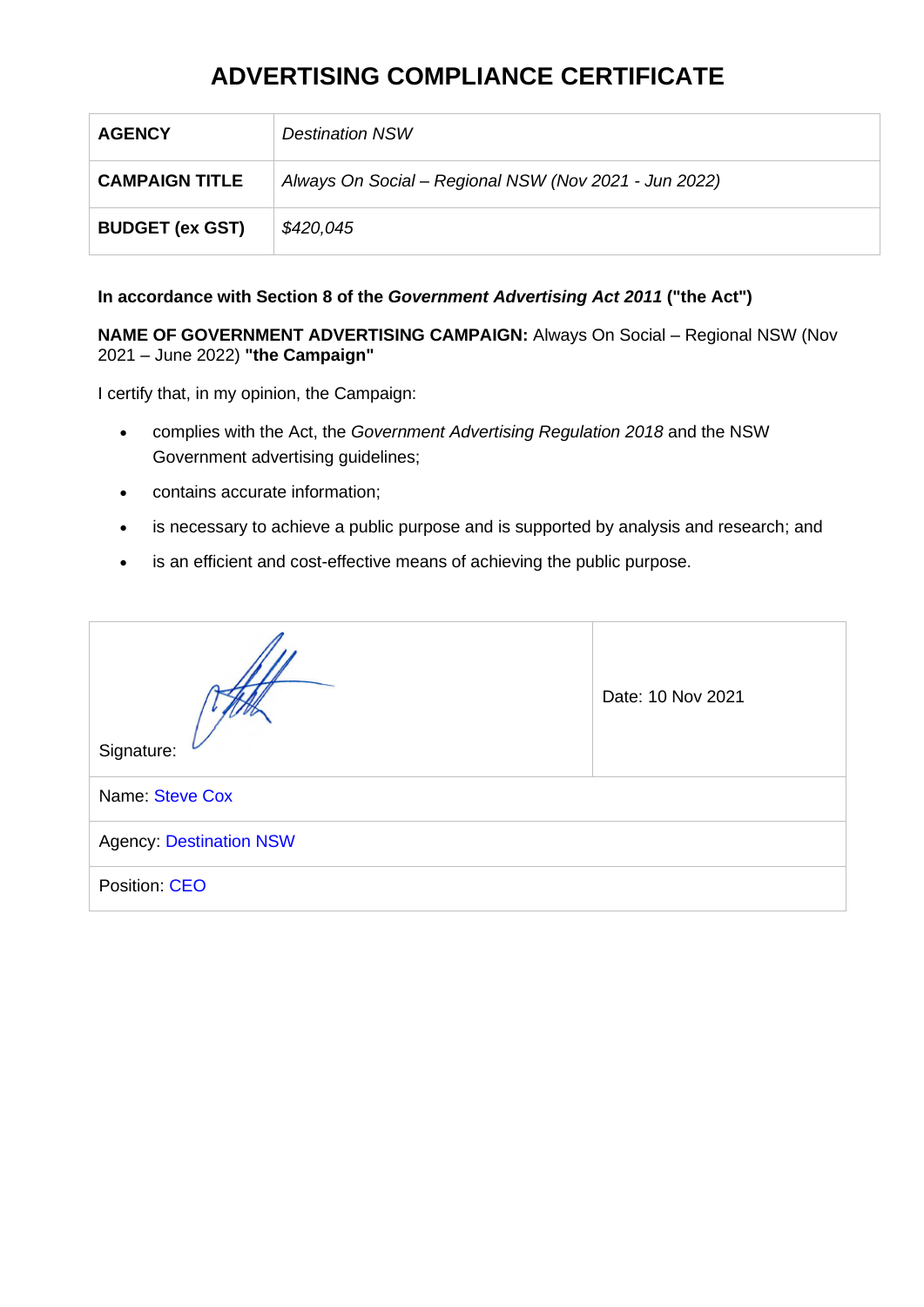| <b>AGENCY</b>          | <b>Destination NSW</b>                          |
|------------------------|-------------------------------------------------|
| <b>CAMPAIGN TITLE</b>  | Always On Social – Sydney (Nov 2021 - Jun 2022) |
| <b>BUDGET (ex GST)</b> | \$434,955                                       |

### **In accordance with Section 8 of the** *Government Advertising Act 2011* **("the Act")**

**NAME OF GOVERNMENT ADVERTISING CAMPAIGN:** Always On Social – Sydney (Nov 2021 – Jun 2022) **"the Campaign"**

- complies with the Act, the *Government Advertising Regulation 2018* and the NSW Government advertising guidelines;
- contains accurate information;
- is necessary to achieve a public purpose and is supported by analysis and research; and
- is an efficient and cost-effective means of achieving the public purpose.

| Signature:                     | Date: 10 Nov 2021 |  |
|--------------------------------|-------------------|--|
| Name: Steve Cox                |                   |  |
| <b>Agency: Destination NSW</b> |                   |  |
| Position: CEO                  |                   |  |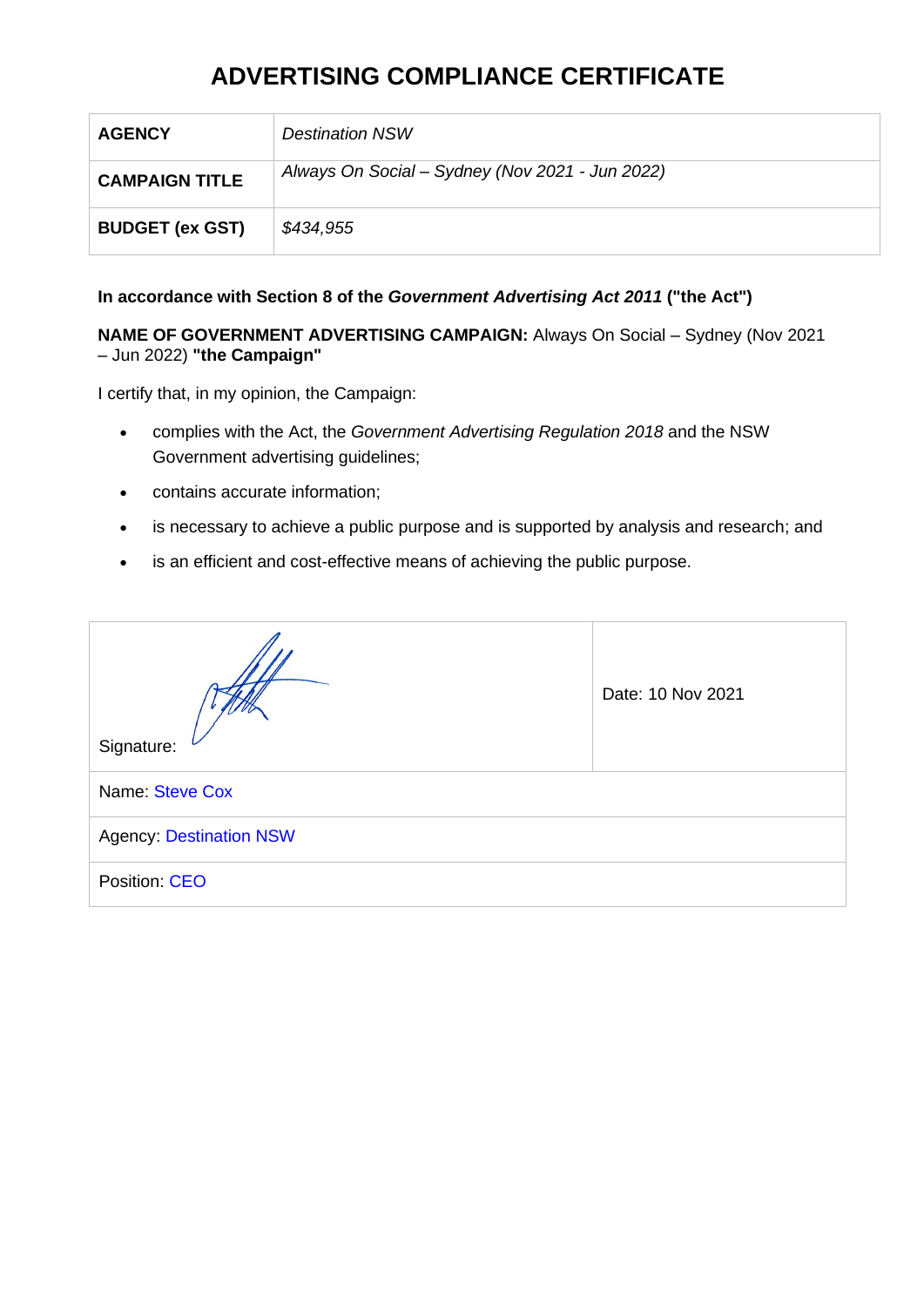| <b>AGENCY</b>          | <b>Destination NSW</b>          |
|------------------------|---------------------------------|
| <b>CAMPAIGN TITLE</b>  | Regional NSW - Always On Search |
| <b>BUDGET (ex GST)</b> | \$603,945                       |

#### **In accordance with Section 8 of the** *Government Advertising Act 2011* **("the Act")**

#### **NAME OF GOVERNMENT ADVERTISING CAMPAIGN:** Regional NSW – Always On Search **"the Campaign"**

- complies with the Act, the *Government Advertising Regulation 2018* and the NSW Government advertising guidelines;
- contains accurate information;
- is necessary to achieve a public purpose and is supported by analysis and research; and
- is an efficient and cost-effective means of achieving the public purpose.

| Signature:                     | Date: 10 Nov 2021 |  |
|--------------------------------|-------------------|--|
| Name: Steve Cox                |                   |  |
| <b>Agency: Destination NSW</b> |                   |  |
| Position: CEO                  |                   |  |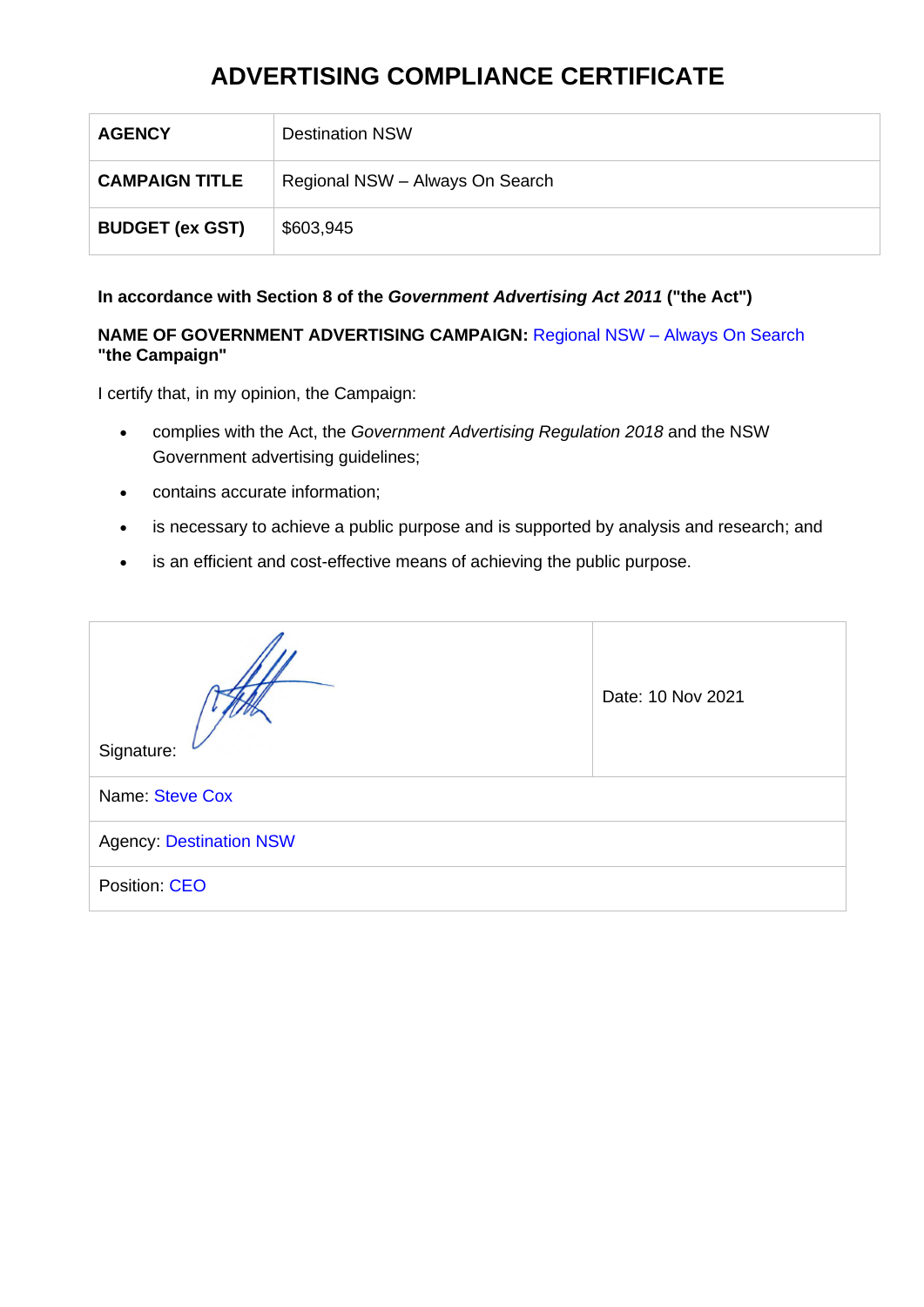| <b>AGENCY</b>          | <b>Destination NSW</b>    |
|------------------------|---------------------------|
| <b>CAMPAIGN TITLE</b>  | Sydney - Always On Search |
| <b>BUDGET (ex GST)</b> | \$606,055                 |

#### **In accordance with Section 8 of the** *Government Advertising Act 2011* **("the Act")**

### **NAME OF GOVERNMENT ADVERTISING CAMPAIGN:** Sydney – Always On Search **"the Campaign"**

- complies with the Act, the *Government Advertising Regulation 2018* and the NSW Government advertising guidelines;
- contains accurate information;
- is necessary to achieve a public purpose and is supported by analysis and research; and
- is an efficient and cost-effective means of achieving the public purpose.

| Signature:                     | Date: 10 Nov 2021 |  |  |  |
|--------------------------------|-------------------|--|--|--|
| Name: Steve Cox                |                   |  |  |  |
| <b>Agency: Destination NSW</b> |                   |  |  |  |
| Position: CEO                  |                   |  |  |  |